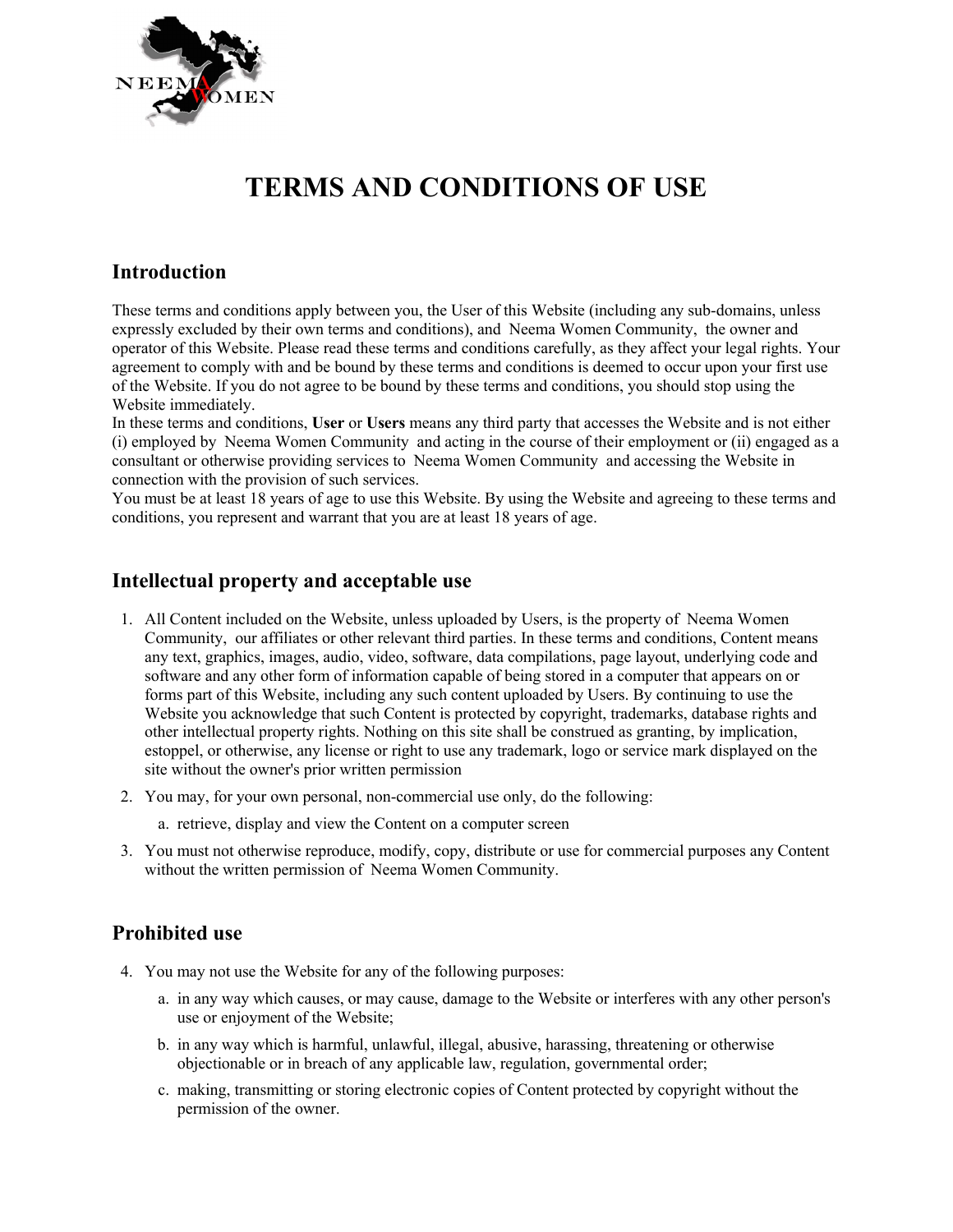

## **Registration**

- 5. You must ensure that the details provided by you on registration or at any time are correct and complete.
- 6. You must inform us immediately of any changes to the information that you provide when registering by updating your personal details to ensure we can communicate with you effectively.
- 7. We may suspend or cancel your registration with immediate effect for any reasonable purposes or if you breach these terms and conditions.
- 8. You may cancel your registration at any time by informing us in writing to the address at the end of these terms and conditions. If you do so, you must immediately stop using the Website. Cancellation or suspension of your registration does not affect any statutory rights.

# **Password and security**

- 9. When you register on this Website, you will be asked to create a password, which you should keep confidential and not disclose or share with anyone.
- 10. If we have reason to believe that there is or is likely to be any misuse of the Website or breach of security, we may require you to change your password or suspend your account.

#### **Links to other websites**

- 11. This Website may contain links to other sites. Unless expressly stated, these sites are not under the control of Neema Women Community or that of our affiliates.
- 12. We assume no responsibility for the content of such Websites and disclaim liability for any and all forms of loss or damage arising out of the use of them.
- 13. The inclusion of a link to another site on this Website does not imply any endorsement of the sites themselves or of those in control of them.

# **Privacy Policy and Cookies Policy**

14. Use of the Website is also governed by our Privacy Policy and Cookies Policy, which are incorporated into these terms and conditions by this reference. To view the Privacy Policy and Cookies Policy, please click on the

following: https://www.privacypolicies.com/privacy/view/1359721fb3848ed59143965970242e58 and htt ps://www.freeprivacypolicy.com/agreement/view/1e3d76d398bd29d093760bd63acac457.

#### **Availability of the Website and disclaimers**

15. Any online facilities, tools, services or information that Neema Women Community makes available through the Website (the **Service**) is provided "as is" and on an "as available" basis. We give no warranty that the Service will be free of defects and/or faults. To the maximum extent permitted by the law, we provide no warranties (express or implied) of fitness for a particular purpose, accuracy of information, compatibility and satisfactory quality. Neema Women Community is under no obligation to update information on the Website.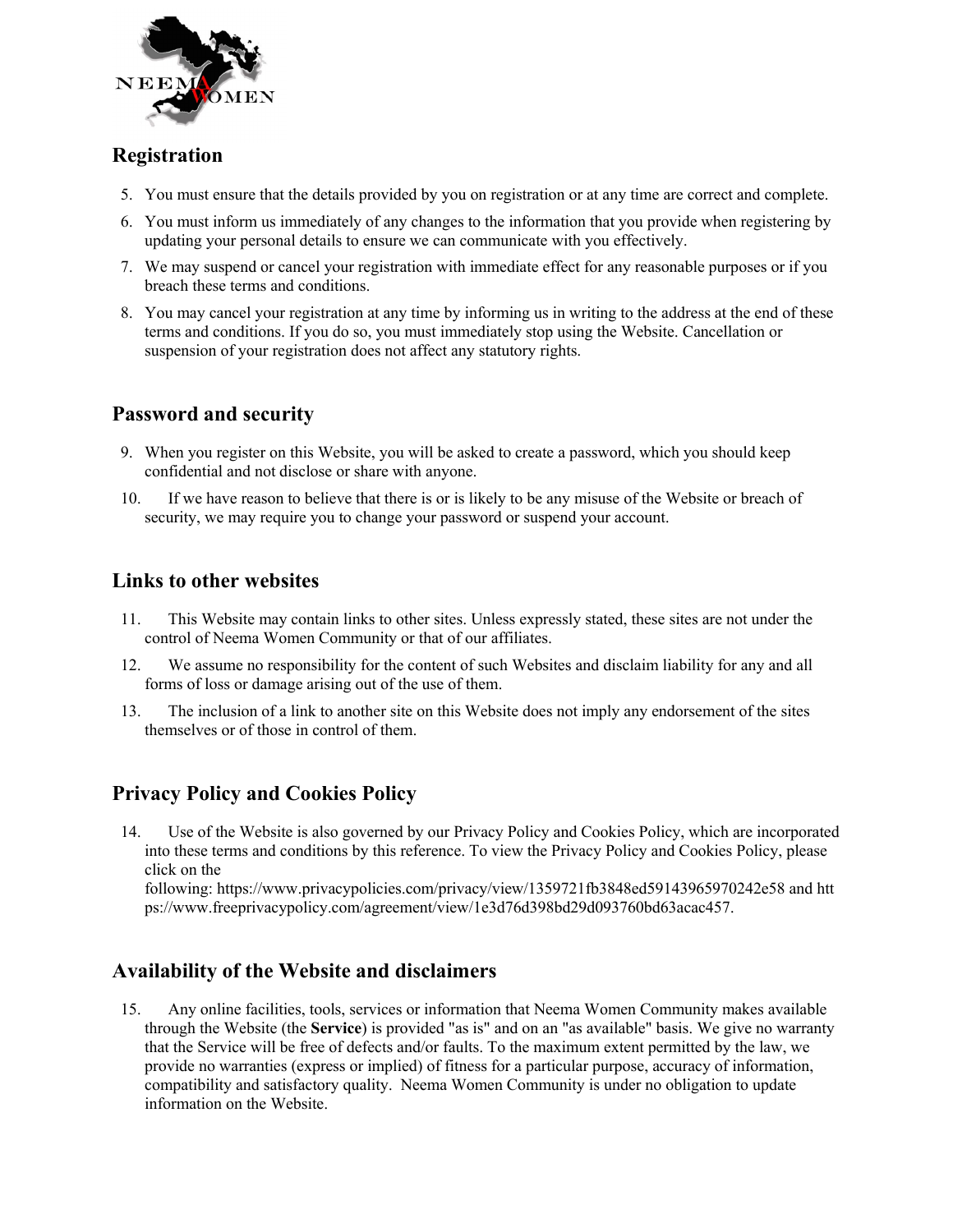

- 16. Whilst Neema Women Community uses reasonable endeavours to ensure that the Website is secure and free of errors, viruses and other malware, we give no warranty or guaranty in that regard and all Users take responsibility for their own security, that of their personal details and their computers.
- 17. Neema Women Community accepts no liability for any disruption or non-availability of the Website.
- 18. Neema Women Community reserves the right to alter, suspend or discontinue any part (or the whole of) the Website including, but not limited to, any products and/or services available. These terms and conditions shall continue to apply to any modified version of the Website unless it is expressly stated otherwise.

#### **Limitation of liability**

- 19. Nothing in these terms and conditions will: (a) limit or exclude our or your liability for death or personal injury resulting from our or your negligence, as applicable; (b) limit or exclude our or your liability for fraud or fraudulent misrepresentation; or (c) limit or exclude any of our or your liabilities in any way that is not permitted under applicable law.
- 20. To the extent that the Website and Content are provided free of charge, we will not be liable to you for any loss or damage of any kind.
- 21. We will not be liable to you in respect of any losses arising out of events beyond our reasonable control.
- 22. To the maximum extent permitted by law, Neema Women Community accepts no liability for any of the following:
	- a. any business losses, such as loss of profits, income, revenue, anticipated savings, business, contracts, goodwill or commercial opportunities;
	- b. loss or corruption of any data, database or software;
	- c. any special, indirect or consequential loss or damage.

# **General**

- 23. You may not transfer any of your rights under these terms and conditions to any other person. We may transfer our rights under these terms and conditions where we reasonably believe your rights will not be affected.
- 24. These terms and conditions may be varied by us from time to time. Such revised terms will apply to the Website from the date of publication. Users should check the terms and conditions regularly to ensure familiarity with the then current version.
- 25. These terms and conditions together with the Privacy Policy and Cookies Policy contain the whole agreement between the parties relating to its subject matter and supersede all prior discussions, arrangements or agreements that might have taken place in relation to the terms and conditions.
- 26. The Contracts (Rights of Third Parties) Act 1999 shall not apply to these terms and conditions and no third party will have any right to enforce or rely on any provision of these terms and conditions.
- 27. If any court or competent authority finds that any provision of these terms and conditions (or part of any provision) is invalid, illegal or unenforceable, that provision or part-provision will, to the extent required, be deemed to be deleted, and the validity and enforceability of the other provisions of these terms and conditions will not be affected.